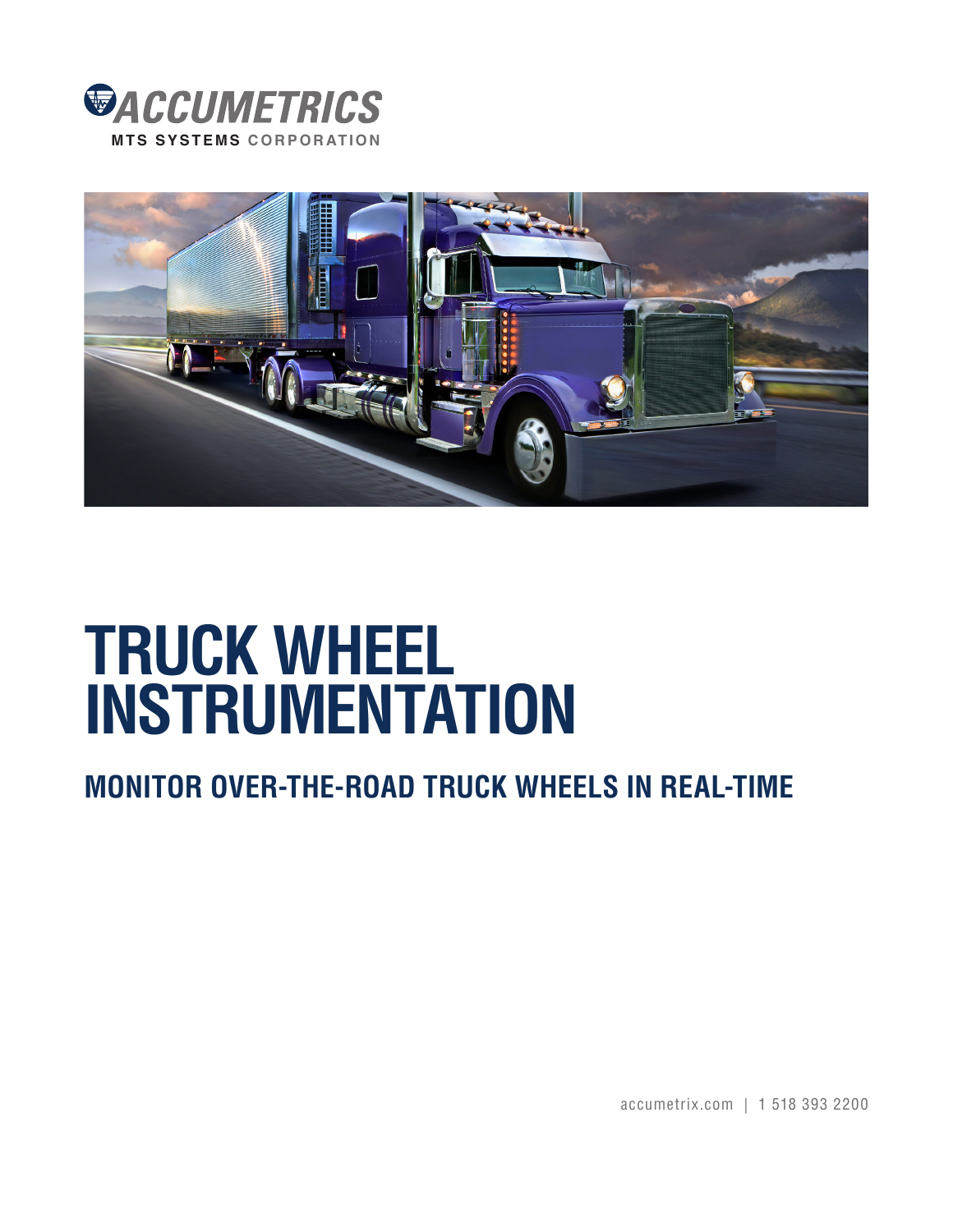## **Application Truck Wheel Instrumentation**

## **Monitoring Over-the-Road Truck Wheels in Real Time**

**Industry:** Transportation

**Product:** [AT-7000](http://www.accumetrix.com/Multi-ChannelTelemetry/AT7000) (88 channels total)

**Parameters measured:** Heat (24 channels), strain (64 channels)



Accuride Corporation is the premier manufacturer of steel and aluminum wheels for vehicles ranging from pickup trucks to class 8 tractor-trailers. The company runs an aggressive research and development program to assure the safety and quality of its products, and it wanted to measure strain and temperature in real time as its wheels traveled over the road on test trucks.

To overcome the limitations of both slip rings and directly-attached data collection devices, Accuride uses an AT-7000 Digital Rotor Telemetry System from Accumetrics Associates, Inc. This modular system consists of a small cylindrical assembly 171mm (6.75") in diameter by 155mm (6.12") long that is supported by a steel bracket at the wheel hub. This assembly contains sealed electronic modules that acquire data from 88 sensor channels. All sensor data is amplified, multiplexed and digitized into a single high speed data stream for transmission off the rotating wheel.

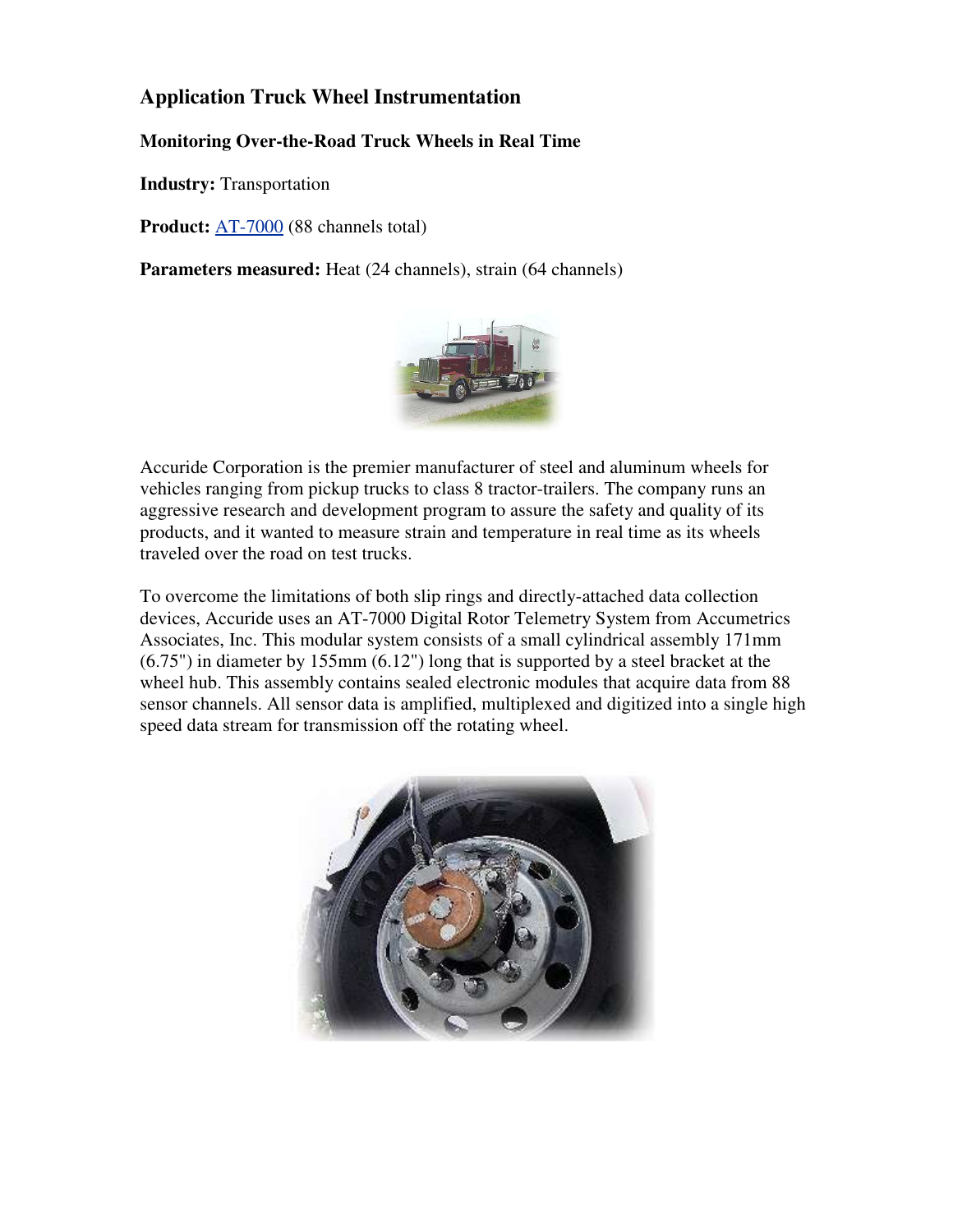In the past, strain was often measured statically in a laboratory at very slow rotational speeds, and repeated tests were required to gather all the necessary data. A complete static test could take more than an hour to complete. Now, with digital telemetry, a dynamic test can be run and all the data gathered in less than a minute.

The digital telemetry system permits collecting strain data while traveling over the roads. In addition, the problem of different wheel rotation positions on multiple runs is eliminated. Data can be collected dynamically for longer periods of time, and the test engineer can sit in the cab of the truck and watch the data on a laptop computer as it is being generated.

The bottom line is that digital rotor telemetry makes data collection off rotating wheels faster, easier and safer while helping Accuride Corporation to meet its research and quality assurance goals.